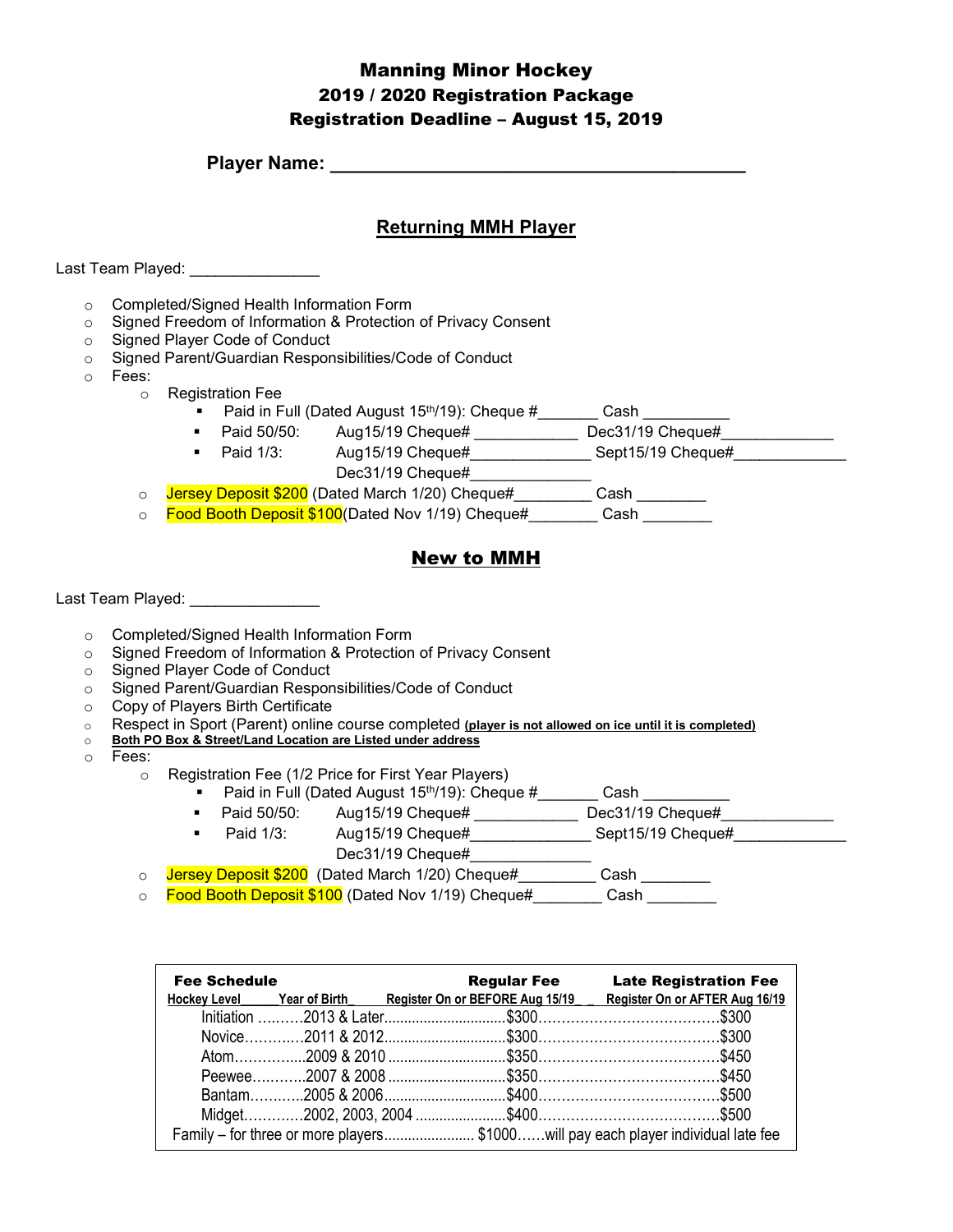# Manning Minor Hockey 2019 / 2020 Registration

| <b>Player Registration Information</b> |     |                                                      |                                 |                    |  |  |
|----------------------------------------|-----|------------------------------------------------------|---------------------------------|--------------------|--|--|
| <b>Player Name</b>                     |     |                                                      |                                 |                    |  |  |
| <b>Birthdate</b>                       | Day | Month                                                | Year                            | Sex: Male / Female |  |  |
| P.O. Box                               |     | Town                                                 |                                 | Postal Code        |  |  |
| <b>Street Address or Land Location</b> |     |                                                      |                                 |                    |  |  |
| Home Phone                             |     |                                                      | Players Cell Phone              |                    |  |  |
| Alberta Health Care #                  |     |                                                      | Last Team Played For            |                    |  |  |
| <b>Mothers Name</b>                    |     |                                                      | <b>Fathers Name</b>             |                    |  |  |
| Lives With Player?                     |     |                                                      | Lives With Player?              |                    |  |  |
| Home Phone                             |     |                                                      | Home Phone                      |                    |  |  |
| <b>Business Phone</b>                  |     |                                                      | <b>Business Phone</b>           |                    |  |  |
| Cell Phone                             |     |                                                      | Cell Phone                      |                    |  |  |
| Email                                  |     |                                                      | Email                           |                    |  |  |
| Address (if not Same as Player)        |     |                                                      | Address (if not Same as Player) |                    |  |  |
|                                        |     |                                                      |                                 |                    |  |  |
|                                        |     | Alternate Emergency Contact if Parents Not Available |                                 |                    |  |  |
| Relationship                           |     |                                                      | Cell Phone                      |                    |  |  |
| Home Phone                             |     |                                                      | <b>Business Phone</b>           |                    |  |  |

# Health Information

| This information will be accessed by your child's Coach and Safety Person only. Please explain all Yes Answers in the space provided below: |            |
|---------------------------------------------------------------------------------------------------------------------------------------------|------------|
|                                                                                                                                             | $\Box$ Yes |
|                                                                                                                                             | $\Box$ Yes |
|                                                                                                                                             | $\Box$ Yes |
|                                                                                                                                             | $\Box$ Yes |
|                                                                                                                                             | $\Box$ Yes |
|                                                                                                                                             | $\Box$ Yes |
|                                                                                                                                             | $\Box$ Yes |
|                                                                                                                                             | $\Box$ Yes |
|                                                                                                                                             | $\Box$ Yes |
|                                                                                                                                             | $\Box$ Yes |
|                                                                                                                                             | $\Box$ Yes |
|                                                                                                                                             | $\Box$ Yes |
|                                                                                                                                             | $\Box$ Yes |
|                                                                                                                                             | $\Box$ Yes |
|                                                                                                                                             | $\Box$ Yes |
|                                                                                                                                             | $\Box$ Yes |
|                                                                                                                                             | $\Box$ Yes |
|                                                                                                                                             | $\Box$ Yes |
|                                                                                                                                             | $\Box$ Yes |
|                                                                                                                                             | $\Box$ Yes |
|                                                                                                                                             | $\Box$ Yes |
|                                                                                                                                             | $\Box$ Yes |
|                                                                                                                                             | $\Box$ Yes |
|                                                                                                                                             | $\Box$ Yes |
|                                                                                                                                             | $\Box$ Yes |
| <b>Explain any YES Answers</b>                                                                                                              |            |
|                                                                                                                                             |            |
|                                                                                                                                             |            |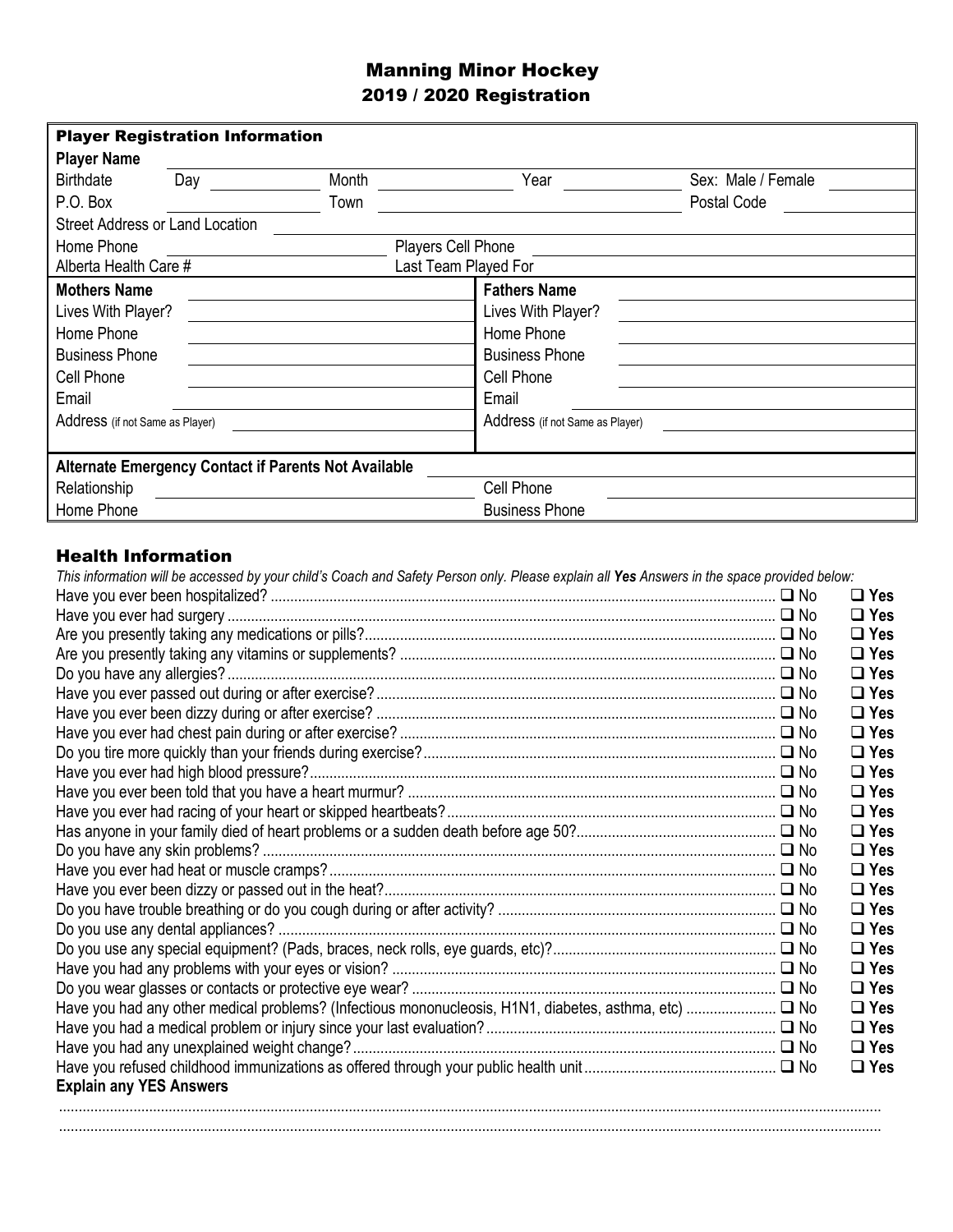### Head Injuries / Concussions:

|                                                       | 44 IIIJ4HJJJ / JJHJ4JJIJ                                                                                                                                        |                                                                       |                                                                     |                                                   | $\Box$ Yes<br>$\Box$ Yes |
|-------------------------------------------------------|-----------------------------------------------------------------------------------------------------------------------------------------------------------------|-----------------------------------------------------------------------|---------------------------------------------------------------------|---------------------------------------------------|--------------------------|
| Date                                                  |                                                                                                                                                                 | Activity at the time of injury Length of unconsciousness in minutes   |                                                                     | length of time before full return to activity     | $\Box$ Yes               |
|                                                       |                                                                                                                                                                 |                                                                       |                                                                     |                                                   | $\Box$ Yes               |
|                                                       | <b>Neck Injuries / Burners / Stingers</b><br>Have you ever had a stinger, burner or pinched nerve? (Burning or numb feeling in the shoulder or arm after a      |                                                                       |                                                                     |                                                   | $\Box$ Yes               |
| Date                                                  | Activity at the time of injury length of time before full return to activity                                                                                    |                                                                       |                                                                     |                                                   | $\Box$ Yes               |
| $\Box$ Hand<br>$\Box$ Wrist<br>$\Box$ Forearm<br>Date | <b>Previous Injuries</b><br>Check any of the areas that you have injured in the past:<br>$\Box$ Elbow<br>$\Box$ Arm<br>$\Box$ Shoulder<br><u>Type of injury</u> | $\Box$ Neck<br>$\Box$ Chest<br>$\Box$ Back<br>which Side was affected | $\Box$ Hip<br>$\Box$ Thigh<br>$\Box$ Knee<br>Is it still a problem? | $\Box$ Shin / Calf<br>$\Box$ Ankle<br>$\Box$ Foot |                          |
|                                                       |                                                                                                                                                                 |                                                                       |                                                                     |                                                   | $\Box$ Yes               |
|                                                       | Are there any other medical or emotional issues that would be helpful for your child's Coach and Safety Person to be aware of?                                  |                                                                       |                                                                     |                                                   |                          |

I agree that before my child participates in a hockey program, any medical condition or injury problem will be checked out by a physician. I understand that it is my responsibility to advise the team Safety Person of any change in the above information as soon as possible.

In the event of a medical emergency and no one can be contacted, team management will arrange to take my child to the hospital or a physician if deemed necessary. I hereby authorize the physician and nursing staff to undertake examination, investigation and necessary treatment of my child. I authorize release of information to appropriate people (coach, physician) as deemed necessary.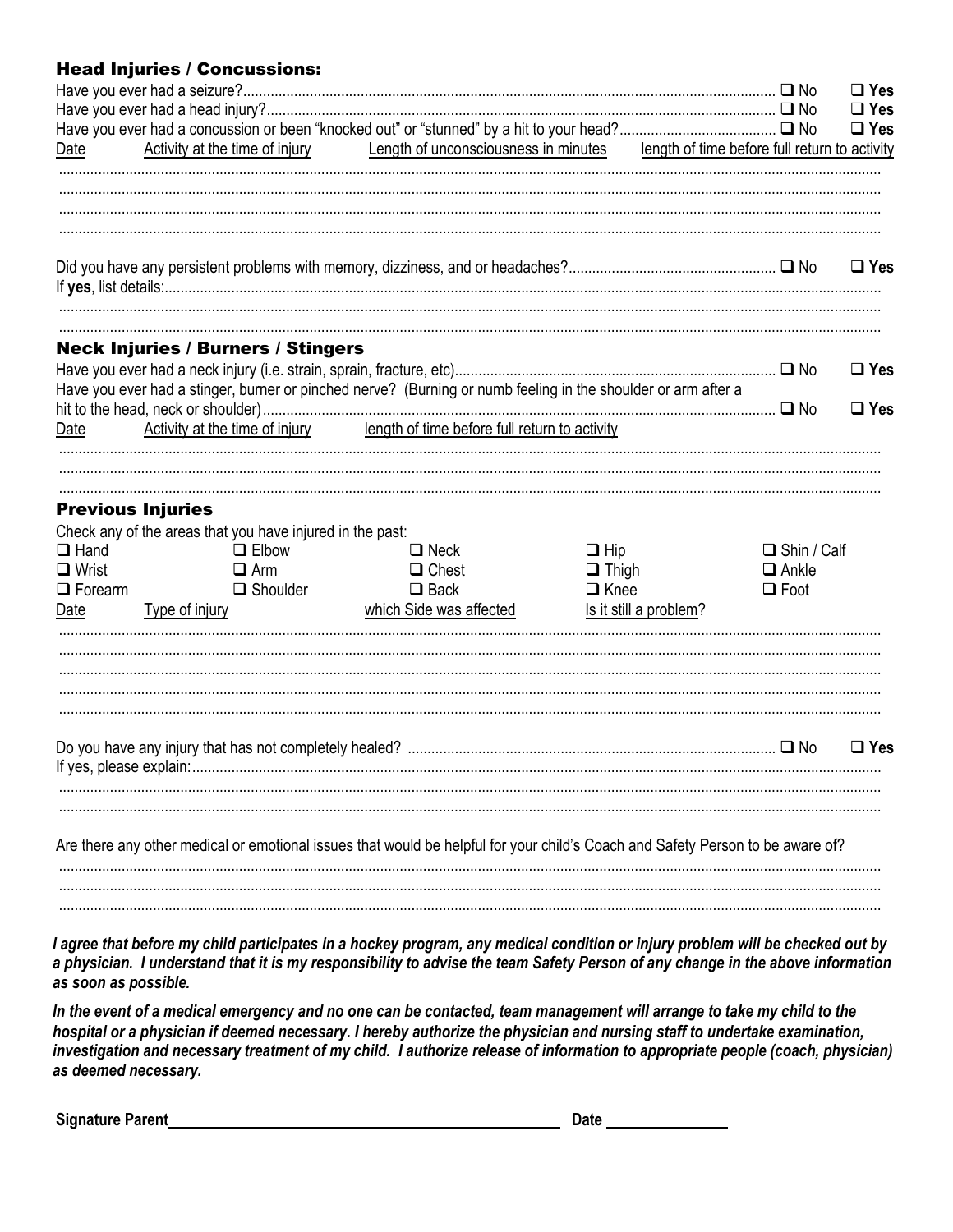#### Freedom of Information and Protection of Privacy (FOIP) Consent

Information collected on the Manning Minor Hockey registration form is personal information as referred to in the Freedom of Information and Protection of Privacy Act and in the Hockey Alberta Privacy Policy. The FOIPP act requires that parents/guardians be advised of the use of personal information that is not authorized by Hockey Alberta.

- 1. The player information is collected and maintained so as to properly co-ordinate and operate the Manning Minor Hockey Association program. It is also provided to Hockey Alberta and Hockey Canada, or any league that the players team plays in, for registration, recording, statistical information and insurance purposes.
- 2. Team or Individual Players' names, information, data, photos and comments may also be used in team or league newsletters, annual reports, Manning Minor Hockey and Hockey Alberta Websites, radio, newspaper and other hockey or local publications.
- 3. Players' names and parents'/guardians' telephone numbers, email addresses and other information may be used for the purpose of team, league and Manning Minor Hockey communication and transportation matters and services.
	- 4. Players' names may be included in lists for the purpose of team placement and for tracking player statistics by the team, leagues, Hockey Alberta and such statistics may be displayed on their websites.

#### *I understand the use of our personal information as outlined above.*

 *I give Manning Minor Hockey permission to release personal information to the media*

 *I DO NOT give Manning Minor Hockey permission to release personal information to the media*

| <b>Name of Child</b> |  |
|----------------------|--|
|                      |  |

**Signature of Parent / Guardian Date 2008 Contract and Date 2008 Contract and Date 2008 Contract and Date 2008 Contract and Date 2008 Contract and Date 2008 Contract and Date 2008 Contract and Date 2008 Contract and Date 2** 

Player Code of Conduct

| It is the intention of this pledge to promote proper behaviour and respect for all participants within the Association. All players, Atom level and up, |  |  |  |
|---------------------------------------------------------------------------------------------------------------------------------------------------------|--|--|--|
| must sign this pledge before being allowed to participate in hockey and must continue to observe the principles of Fair Play.                           |  |  |  |

- 1. I will play hockey because I want to, not because others or coaches want me to.
- 2. I will play by the rules of hockey and in the spirit of the Game.
- 3. I will control my temper fighting or "mouthing-off" can spoil the activity of everyone.
- 4. I will respect my opponents.
- 5. I will do my best to be a true team player.
- 6. I will remember that winning isn't everything that having fun, improving skills, making friends and doing my best are also important.
- 7. I will acknowledge all good plays and performances those of my team and my opponents.
- 8. I will remember that coaches and officials are there to help me. I will accept their decisions and show them respect.

*I agree to abide by the principles of this Code of Conduct as set and supported by Manning Minor Hockey. I also agree to abide by the rules, regulations and decisions as set for Manning Minor Hockey.*

**Player Signature example of the state of the state of the state of the state of the state of the state of the state of the state of the state of the state of the state of the state of the state of the state of the state o** 

*(Pledge taken from Alberta Hockey website)*